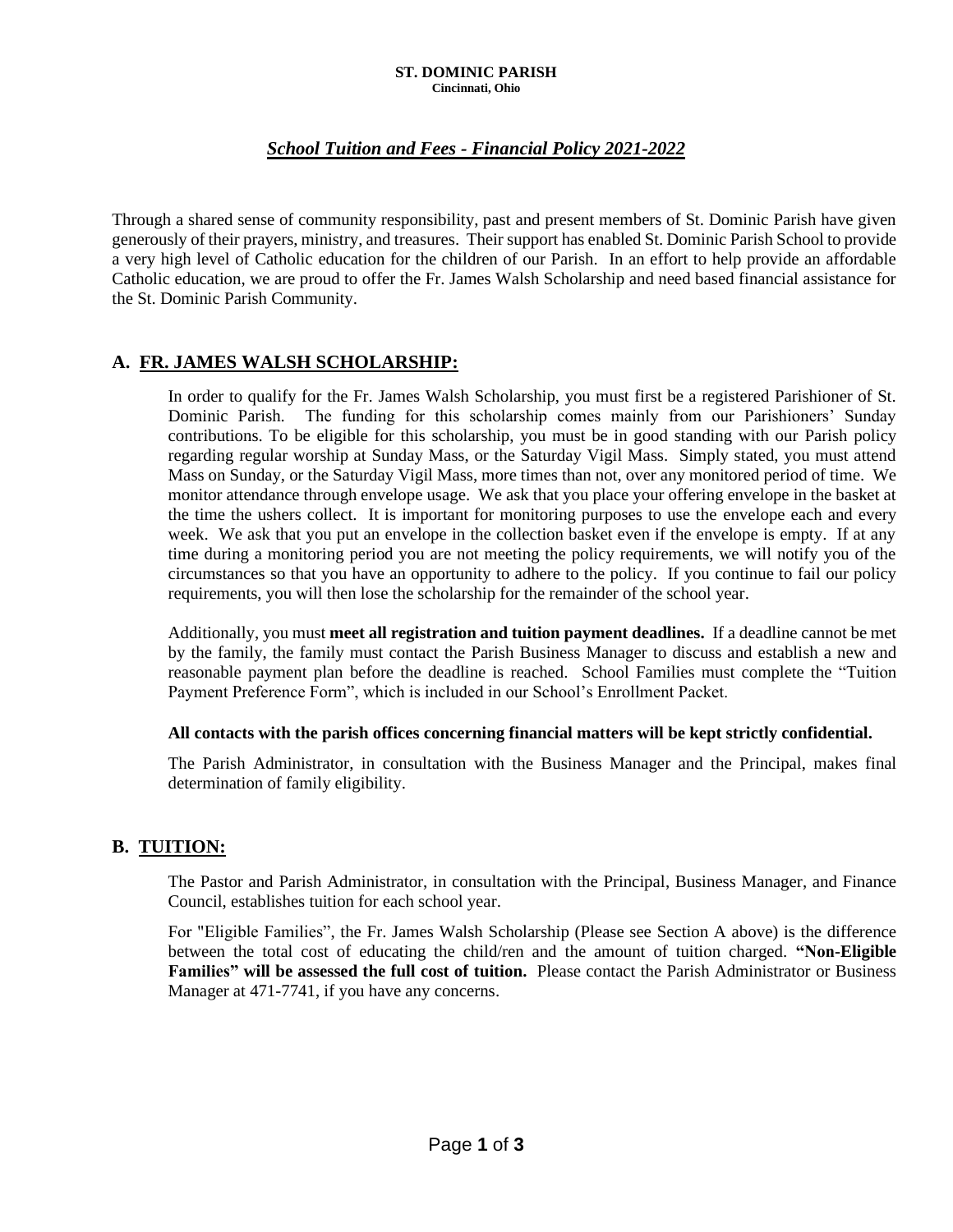### **C. RESPONSIBILITY:**

**The Parent(s) or Legal Guardian is responsible** for ensuring the registration fee and tuition are paid in full according to the payment schedule outlined in section D, even when another party is defined as paying the fee/tuition.

# **D. PAYMENT SCHEDULE**

- *1.* **REGISTRATION FEE:** Registration forms and a non-refundable registration payment of \$100 per child (\$50 for half day K) are due by **February 19, 2021 for returning families**. *All paperwork and the registration fee must be received by February 19,2021 to insure your child has a spot next school year. After February 19th spots not filled will be opened to new students.*
- **2. TUITION:** Tuition is payable according to the option chosen by the family on the Tuition Payment Preference form. Families registering after June 1, but prior to the beginning of classes, pay the full year's tuition.

Tuition will be pro-rated for families registering after the start of classes for the school year, based on the number of school days remaining in the school year. The first month's tuition, as well as the registration fee, are due at the time of registration.

**3. FAILURE TO PAY TUITION:** If tuition payments are not received as scheduled, a late fee of \$10 will be assessed by the Parish. If payment of your account becomes excessively delinquent, scholarships and financial assistance maybe forfeited. Additionally, if you do not meet the payment dates established for the single pay or two pay option, your discount will be forfeited**.** Families unable to meet tuition payment deadlines must contact the Business Manager **before** the payment is due. Please see the Tuition Assistance Program, Section E, if applicable to the family's situation. All contacts concerning these matters will be kept strictly confidential.

Transfer of academic information to another school and final report cards will be withheld until the total tuition payment due is received in cash, money order, cashier's check, or certified check.

Failure to pay outstanding fees and tuition from the previous school year may result in the student not being admitted for the next school year.

Any returned checks will incur a \$15.00 service fee.

## **E. TUITION ASSISTANCE**

St. Dominic Parish believes all Parish children should have access to a Catholic school education; therefore, in order to qualify for Tuition Assistance, including Hardship Assistance, the family must be an eligible family of St. Dominic Parish, by meeting all requirements as defined in Section A.

*Please be mindful, funds provided for tuition assistance at St. Dominic Parish come from various sources, including bequests of past Parishioners, and donations from our present Parishioners.*

All requests for financial assistance are handled with the utmost confidentiality and sensitivity. The Parish uses FACTS Tuition Management to receive school family financial information via an application process. FACTS will provide the Parish with an analysis of each family's relative financial need. Using this and other information, the Parish Administrator, in conjunction with the Business Manager and Pastor, identifies tuition assistance for each family. All families are encouraged to complete the tuition assistance